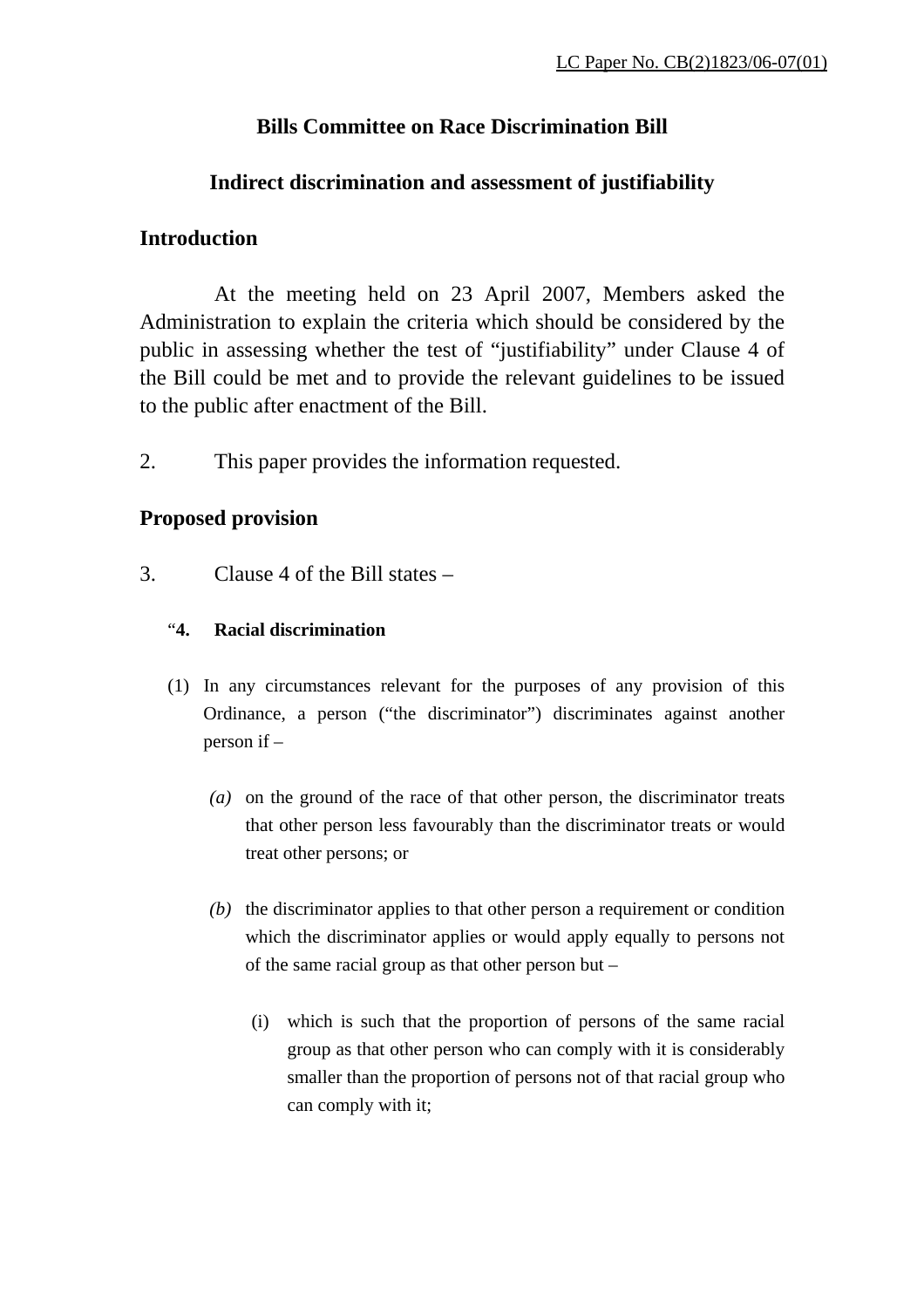- (ii) which the discriminator cannot show to be justifiable irrespective of the race of the persons to whom it is applied; and
- (iii) which is to the detriment of the other person because that person cannot comply with it.
- (2) For the purposes of subsection  $(1)(b)(ii)$ , a requirement or condition is justifiable either –
	- *(a)* if it serves a legitimate objective and bears a rational and proportionate connection to the objective; or
	- *(b)* if it is not reasonably practicable for the person who allegedly discriminates against another person not to apply the requirement or condition.
- (3) In determining for the purposes of subsection 2*(b)* whether it is reasonably practicable for a person who allegedly discriminates against another person not to apply a requirement or condition, any relevant circumstances of the particular case may be taken into account including those referred to in subsection (4).
- (4) The circumstances that may be taken into account include, but are not limited  $to -$ 
	- *(a)* the nature of the benefit or detriment likely to accrue to or be suffered by, or the likely impact on, all persons concerned;
	- *(b)* an estimate of the proportion of persons likely to benefit out of all the persons concerned, if the requirement or condition is not applied;
	- *(c)* whether any activities of the person who allegedly discriminates against another person would be disrupted if the requirement or condition is not applied and, if so, the extent of the disruption; and
	- *(d)* whether the person who allegedly discriminates against another person will need to provide additional services or facilities or incur additional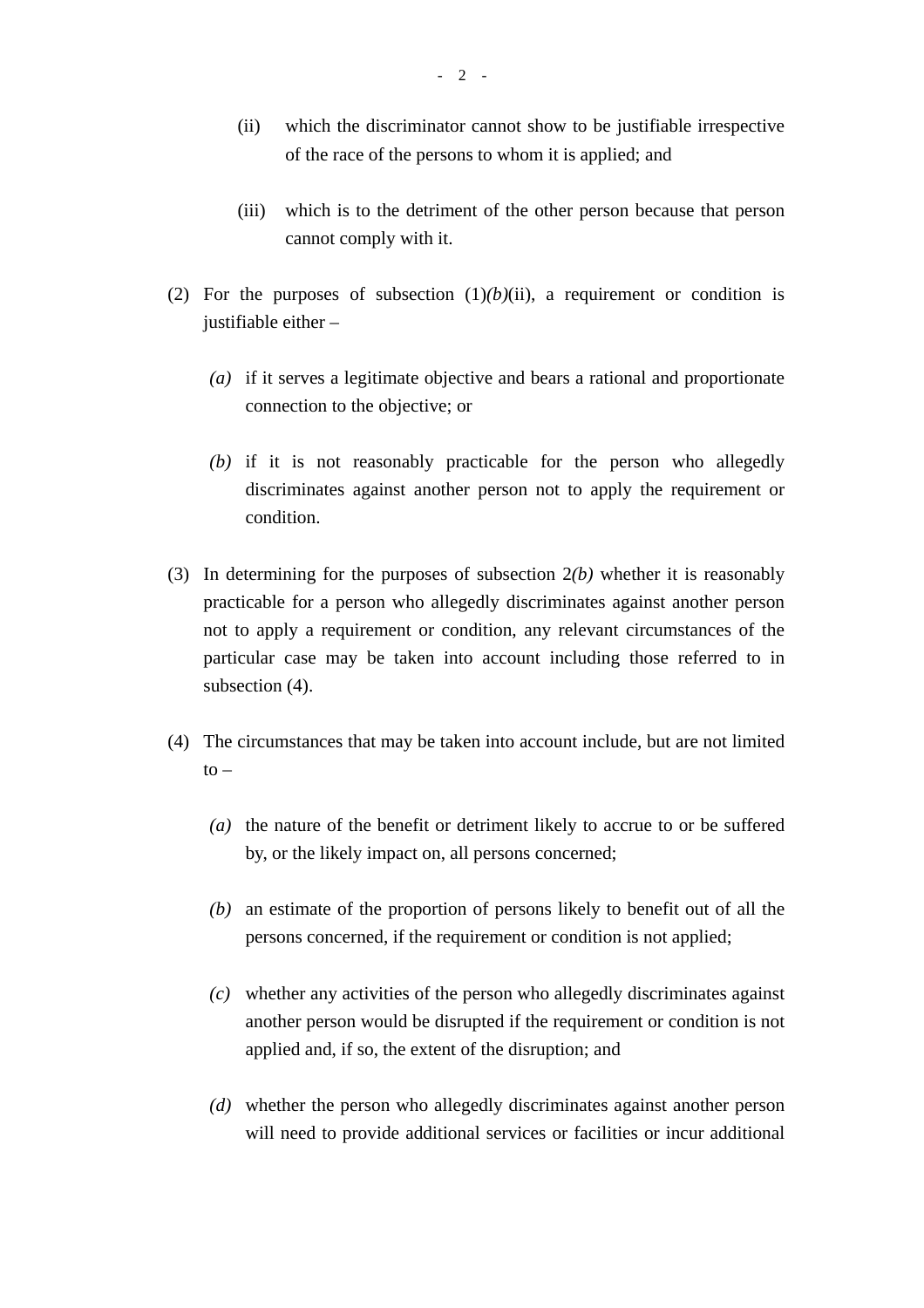expenditure (including recurrent expenditure), if the requirement or condition is not applied.

- (5) Nothing in subsection (3) or (4) is to be construed as requiring the person who allegedly discriminates against another person or any other person concerned to confer any benefit, suffer any detriment, provide any services or facilities or incur any expenditure which the person or that other person (as the case may be) is not otherwise required to confer, suffer, provide or incur.
- (6) It is declared that, for the purpose of this Ordinance, segregating a person from other persons on the ground of the race of that person is treating that person less favourably than the other persons are treated."

4. Clause 4(1)*(a)* of the Bill defines direct discrimination on the ground of race. Clause 4(1)*(b)* defines indirect racial discrimination and sets out in subparagraphs (i) to (iii) the criteria for assessing whether the application of a particular requirement or condition would constitute indirect discrimination. Similar definitions and assessment criteria are found in existing anti-discrimination ordinances, viz. section 5 of the Sex Discrimination Ordinance (Cap 480), section 6 of the Disability Discrimination Ordinance (Cap 487) and section 5 of the Family Status Discrimination Ordinance (Cap 527).

5. For clarity, Clause 4(2)*(a)* incorporates into the proposed legislation the internationally accepted principles of rationality and proportionality for assessing whether the application of a particular requirement or condition may be justified under clause 4(1)*(b)*(ii). Clause 4(2)*(b)* reflects the Government's policy intent of requiring people to be mindful of the special needs of the minorities and, where reasonably practicable, not to apply a requirement or condition that adversely affect them disproportionately. Clause  $4(1)(b)$  does not impose a mandatory requirement for affirmative action. This is consistent with the standard adopted in the existing Sex Discrimination Ordinance and Family Status Discrimination Ordinance, and one which we consider reasonable and appropriate in the context of race discrimination.

6. Clause 4(3) elaborates on the reference to "reasonably practicable" in Clause 4(2). It emphasizes and aims to put it beyond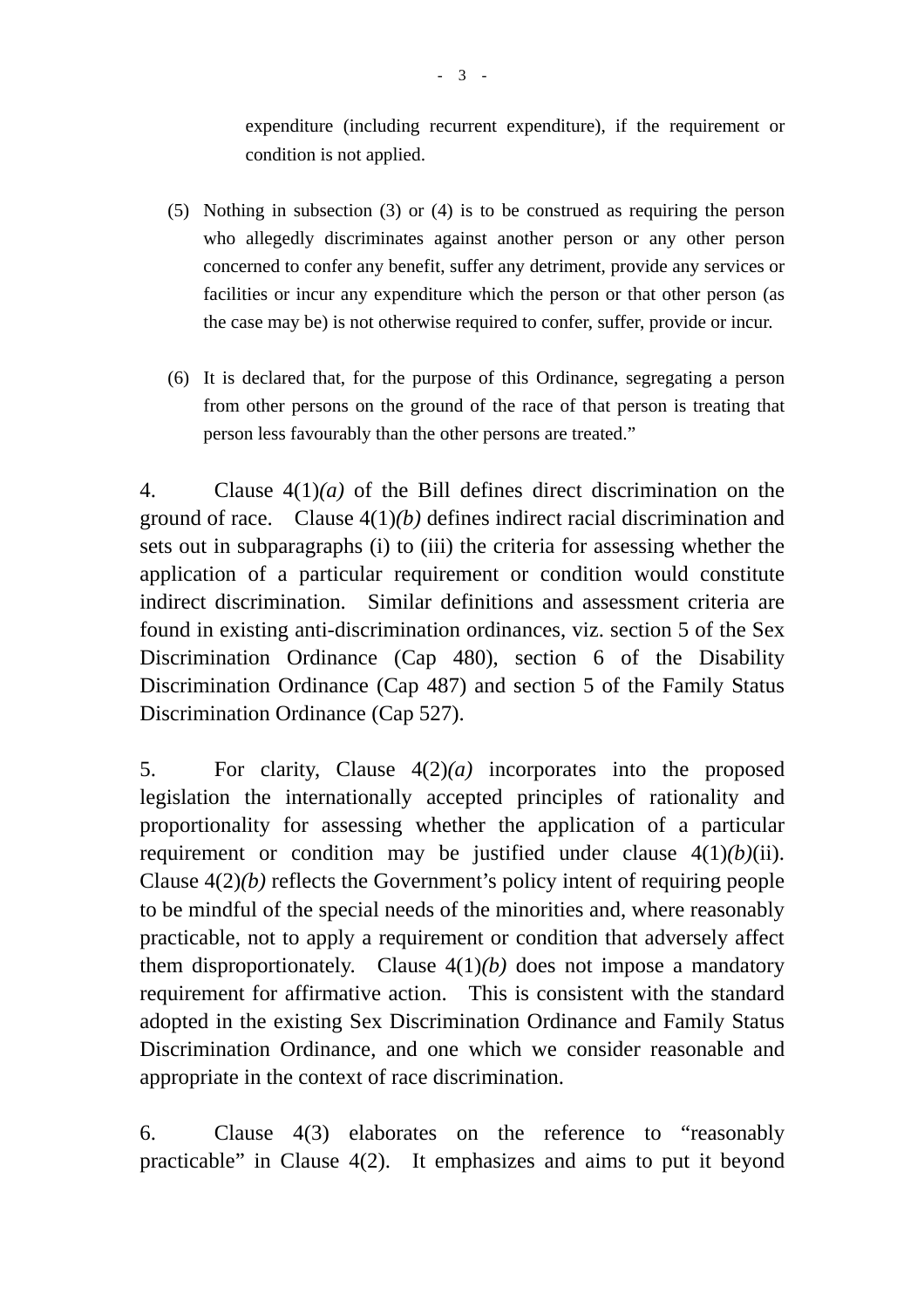doubt that "any (meaning *all*) relevant circumstances of the particular case may be taken into account" in determining whether it would be reasonably practicable for a requirement or condition not to be applied. This is a broad and all encompassing provision. It covers all circumstances which are relevant and which an ordinary person would regard reasonable. For clarity of understanding, Clause 4(4) gives examples of the circumstances which may be taken into account. As stated in Clause 4(4), these examples are not meant to be exhaustive or prescriptive.

7. Consistent with the Government policy of not imposing a mandatory requirement for affirmative action, Clause 4(5) further reiterates that the Bill does not impose a legal obligation for people to go beyond what they are otherwise required to do. In this connection, it should be noted especially that the objective of the Bill is to make it unlawful for people to treat other people of a particular racial group less favourably than they would treat others. It does not, nor do we consider it appropriate to, impose a more onerous duty requiring people to incur additional expenditure or suffer additional detriment in order to accommodate the special needs of persons of any particular racial groups who are not disadvantaged in their physical or mental capabilities.

8. Clause 4(6) simply states that segregating a person from others on the ground of race automatically means subjecting that person to less favourable treatment and, thus, constitutes unlawful racial discrimination.

### **Concept of discrimination**

9. Although both concepts are derived from the principle of equality, the concept of indirect discrimination is much broader and more complicated than that of direct discrimination. Taking the simpler one first, direct discrimination operates from the principle that all people in the same situation should be treated in the same way. Thus, Clause 4(1)*(a)* provides that people should not be treated less favourably because they are of a particular race. For example, therefore, people should enjoy the same access to and quality of service at a restaurant irrespective of their race; and a shopkeeper should not turn away a customer because he is non-Chinese.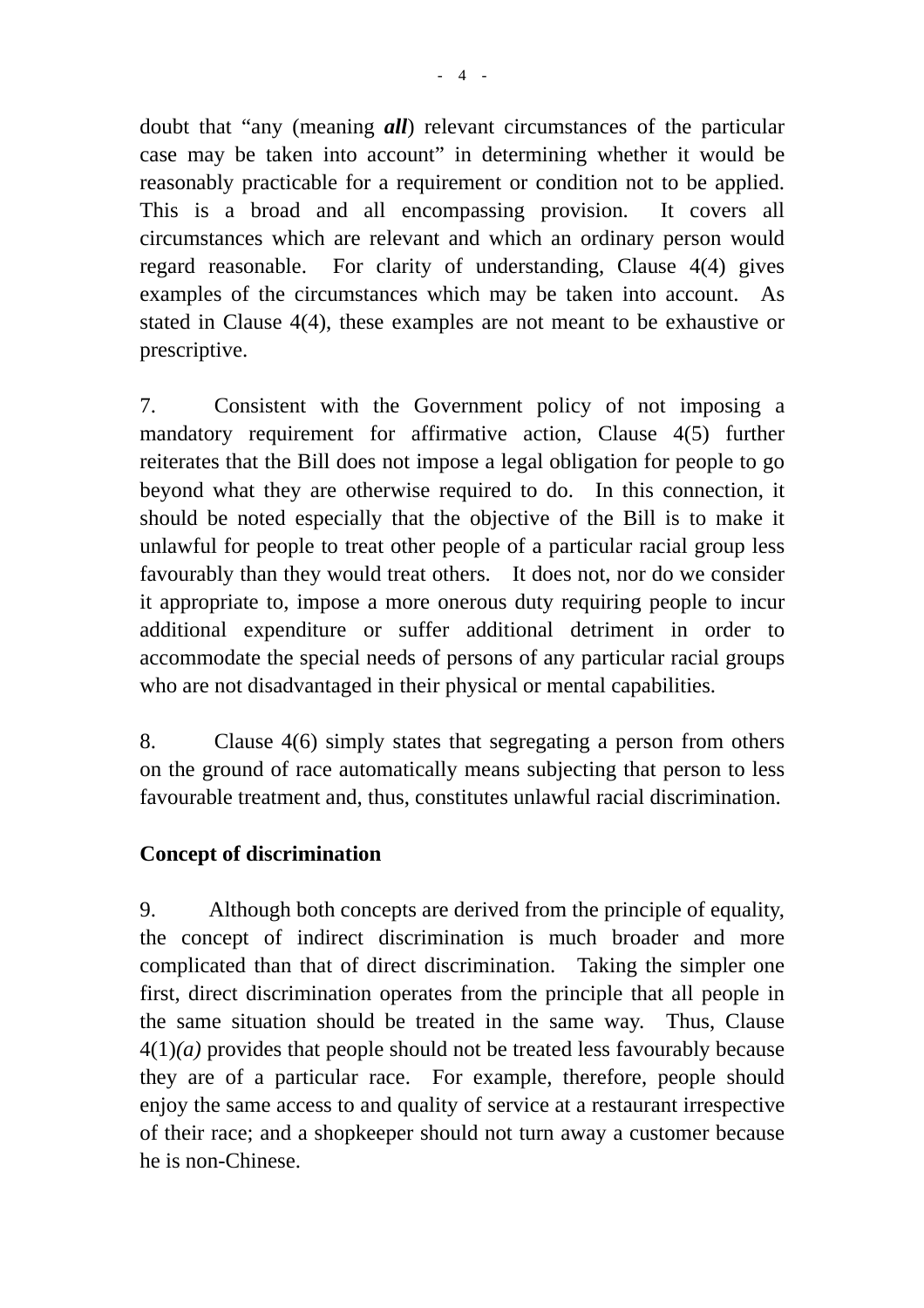10. The concept of indirect discrimination, on the other hand, means that people who are different should *not* be treated the same. On the other side of the same coin, it also means that in applying a particular requirement or condition the circumstances of people of different race should be taken into account. It goes that one step further towards pursuing equality of outcome by treating as suspicious any requirement or condition that has a disproportionate impact on a racial group. Indirect discrimination is a much less obvious form of discrimination and does not lend itself to a simple and straight-forward yardstick of measurement as in the case of direct discrimination. The way in which the inherent characteristics of people of different races that may affect their ability and capacity to meet a requisite requirement or condition can be broad ranging and, even within the same racial group, there may be some members who are better able to meet a particular requirement or condition than others.

11. Translated into layman's language, Clause 4(1)*(b)* means that indirect discrimination occurs when a person imposes a requirement or condition which may on its face appear neutral but which, upon implementation, has a disproportionate adverse impact on people of a particular race and that the requirement or condition imposed cannot be justified by reasons not related to race. Examples of this are where a company for no good reasons stipulates that no employees may wear a headgear, and when a company requires applicants for a cleaner job to pass a test in written Chinese when all that the job requires is the ability to understand simple oral instructions in Cantonese. In the former example, it would preclude Sikh men who wear a turban in accordance with their ethnic practice from employment with the company. In the latter, the requirement is unjustified and potential applicants of non-Chinese origin will also find it difficult to comply.

### **Assessment of justifiability**

12. It would be noted that the provision in Clause 4(1)*(b)* has the potential of opening to challenge any requirement or condition that may have an adverse impact on a particular racial group even if the person applying it has no intention to discriminate. Moreover, Clause 4(1)*(b)*(ii)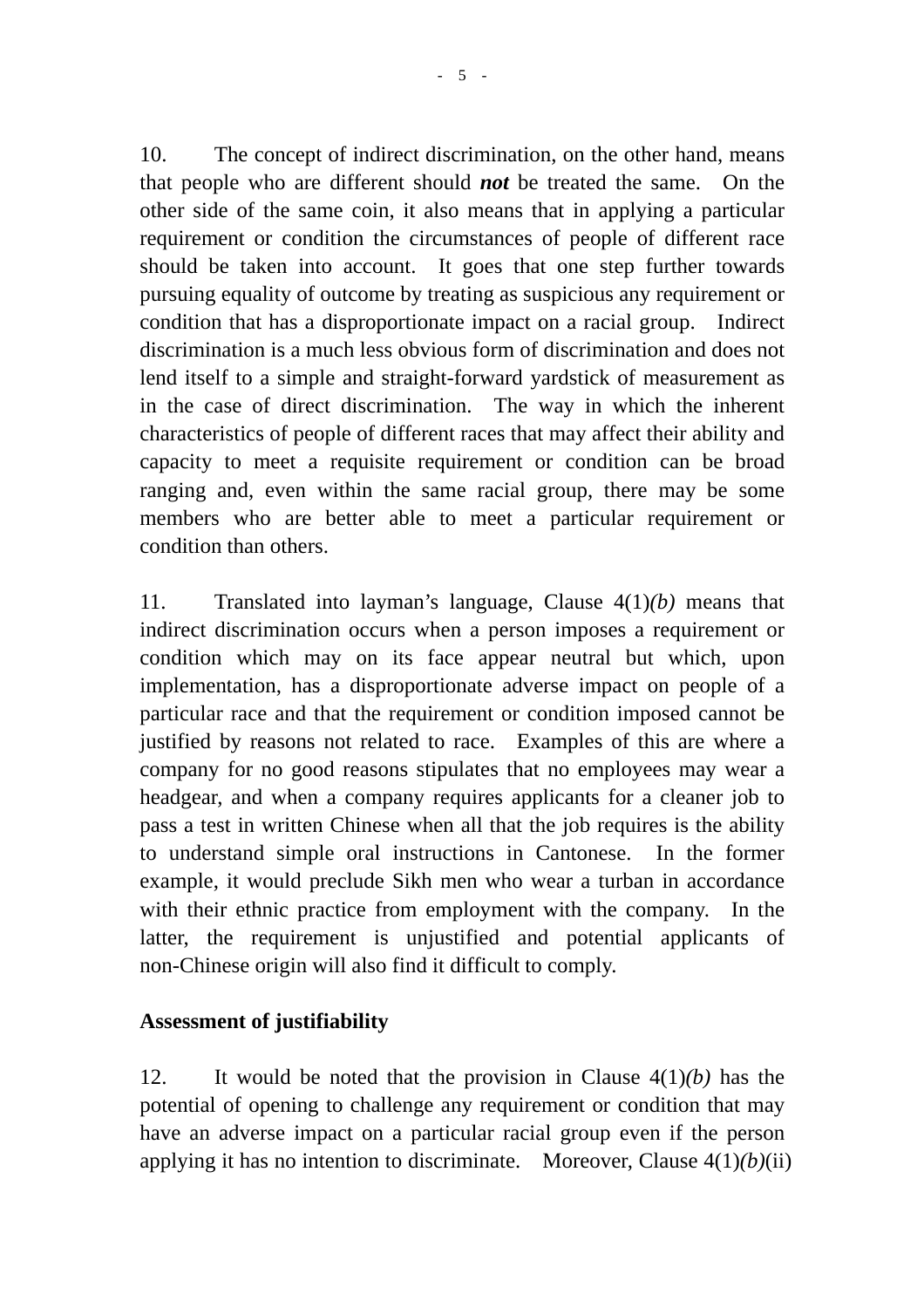specifically puts the burden of justification on the discriminator to show the requirement or condition imposed "to be justifiable irrespective of the race of the person to whom it is applied". This places a particular onus on the man-in-the-street who may not be familiar with the concept of indirect discrimination and its implications. Clause 4(2) therefore sets out the fundamental criteria of assessment on the circumstances in which indirect discrimination may be justified. Specifically, whether a requirement or condition is justifiable will be measured by two alternative tests. Following the principles of rationality and proportionality, the first test is whether it serves a legitimate purpose and bears a rational and proportionate relationship with the objective sought. The second test is whether or not it is reasonably practicable not to apply the requirement or condition.

### *Rationality and proportionality test*

13. In gist, the rationality and proportionality test means that a requirement or condition may be justified if it is applied as a "proportionate means of achieving a legitimate aim", despite it might result in a disproportionate adverse impact on persons of a particular race. The principles involved are well accepted internationally. They are also part of the Hong Kong law in matters concerning human rights. In *Leung Kwok Hung & Others v HKSAR*, the Court of Final Appeal held that the test should be formulated in the following terms:

- (a) the restriction must be rationally connected with one or more of the legitimate purposes; and
- (b) the means used to restrict the right must be no more than is necessary to accomplish the legitimate purpose in question.

Members would note that Clause 4(2)*(a)* of the present Bill is worded in similar terms.

## *Reasonable practicability test*

14. As earlier explained, the provision relating to reasonable practicability in Clause 4(2)*(b)* follows the same standard adopted in our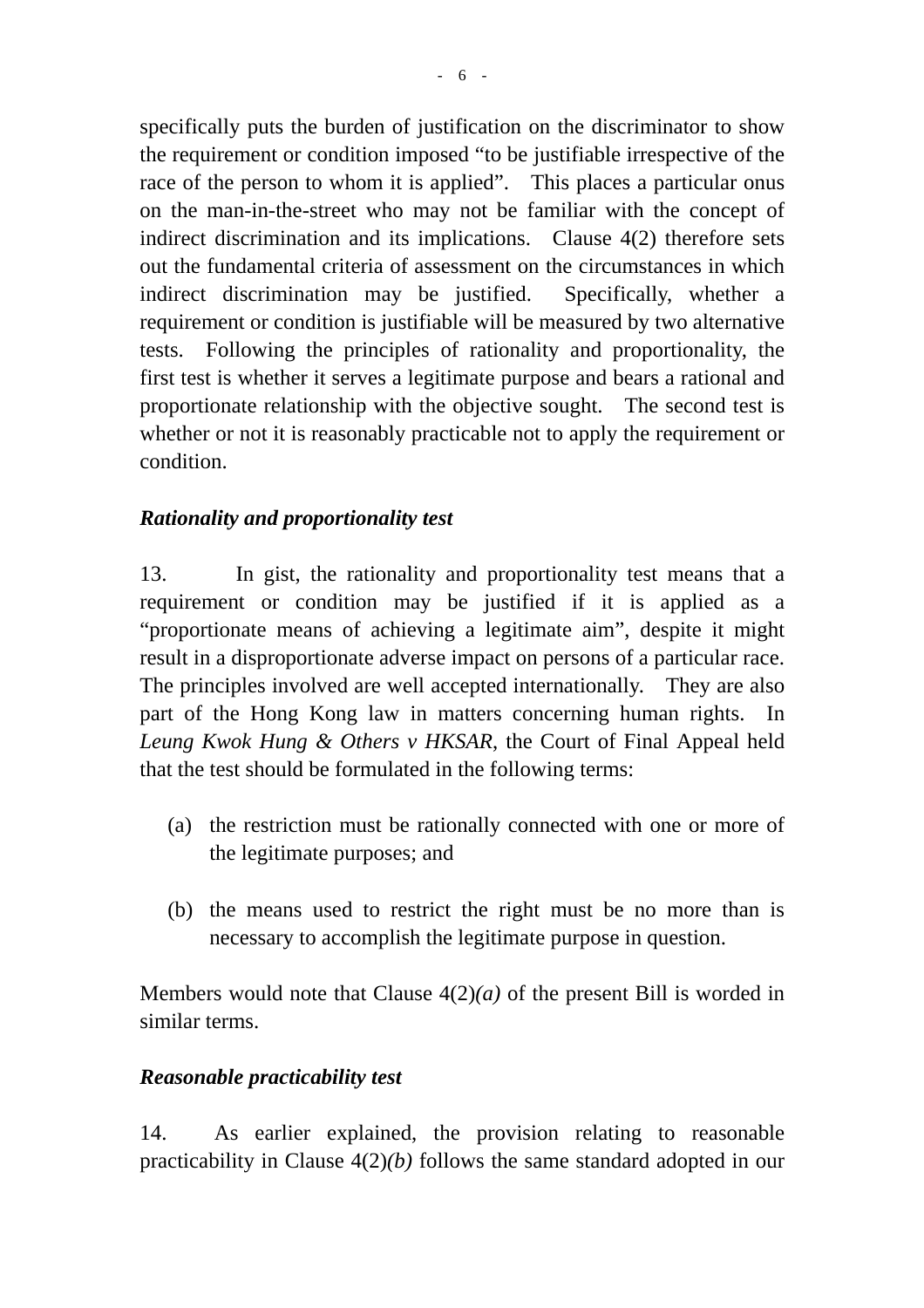existing Sex Discrimination Ordinance and Family Status Discrimination Ordinance. In essence, it means that a requirement or condition may be justified if, having regard to the relevant circumstances, an ordinary man would consider its application reasonable and necessary. This is by no means a loose stipulation or an open backdoor. Clause 4(3) imposes an obligation on the person concerned to consider all relevant circumstances and to explore alternatives of achieving the same objective without causing undue detriment to other persons on account of their race. Obviously, circumstances of cases may differ widely. For clarity and better understanding, Clause 4(4) provides further guidance and spells out the more common aspects and issues which ought normally be considered. It should be specially highlighted that Clause 4(4) does not limit the court's examination of the relevant circumstances. The use of the words "may", "include" and "not limited to" in the opening sentence is deliberate. It is to state clearly that the provision is not intended to and would not have the legal effect of circumscribing or curtailing the court's power to consider all relevant circumstances of the case, which may include those set out in Clause 4(4)*(a)* to *(d)* but are not restricted to them. As explained in paragraph 7 above, Clause 4(5) is included for the purpose of clarity of law - to reflect the Government's policy intent not to impose a mandatory duty for affirmative action.

# **Guidance to the public**

15. Clearly, it is not feasible or practicable for the law to be exhaustive in prescribing all relevant circumstances in different cases, some of which may well be unforeseeable at this stage. Insofar as legislation is concerned, it should be sufficient for the basic principles and criteria for assessment of indirect discrimination to be clearly stipulated in the proposed Bill. This we have done with the detailed and comprehensive provisions in Clause 4.

16 To facilitate public understanding and compliance with the proposed legislation when enacted, we have proposed in Clause 64 that the Equal Opportunities Commission (EOC) should be empowered to issue statutory codes of practice to provide practical guidance for, inter alia, elimination of racial discrimination and promotion of equal opportunity and racial harmony. These codes, when published, will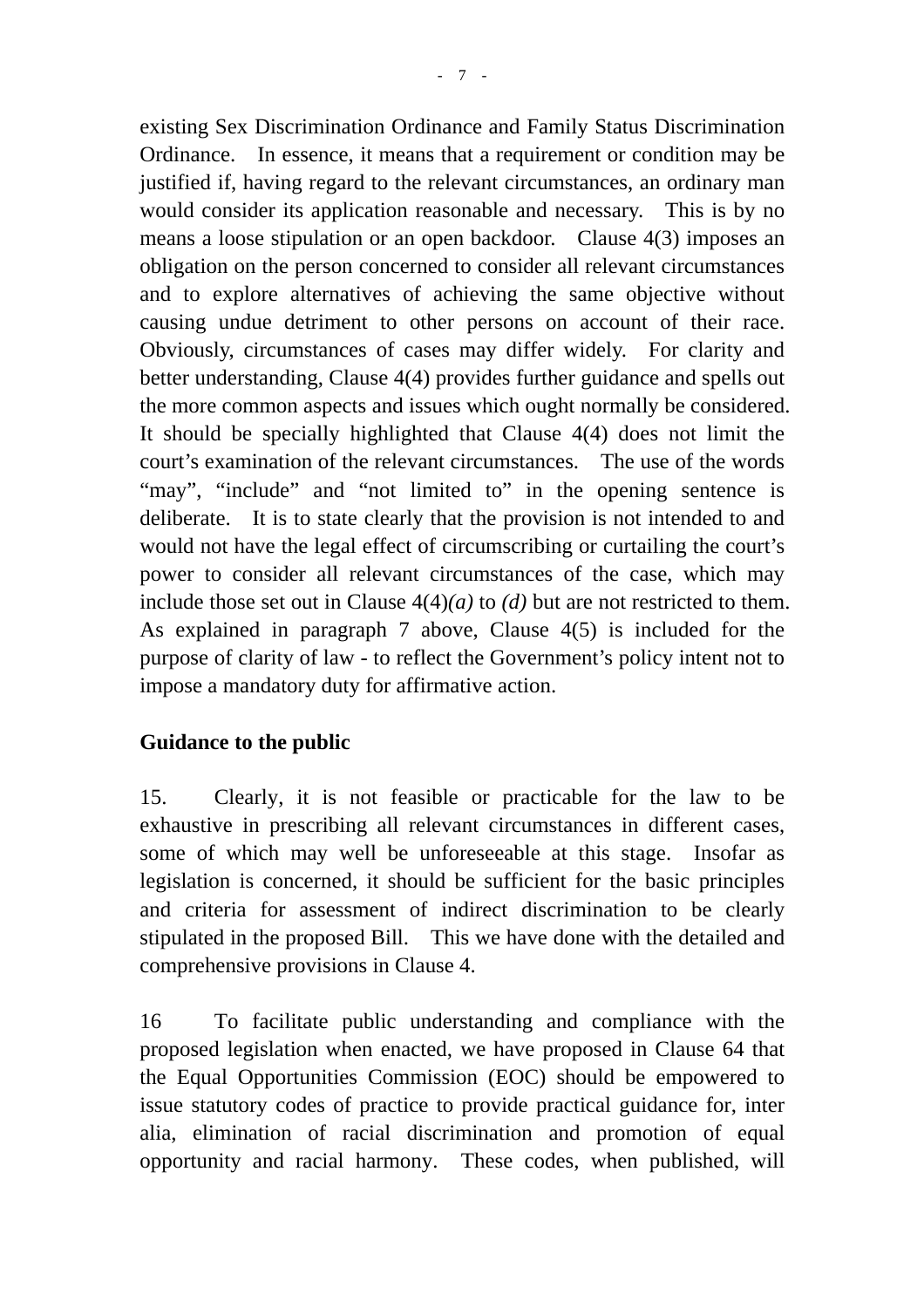provide the necessary guidelines for the public both in understanding the legal provisions and in meeting their legal obligations under the new Ordinance. While they will not impose a legal obligation for compliance, these codes shall, as provided for in Clause 64(14), be admissible in evidence in courts and may be taken into account by the courts in proceedings under the Ordinance.

17. The preparation of the codes of practice will be an extensive and laborious exercise. Clause 64(2) of the Bill particularly requires the EOC to consult relevant associations and organisations in the course of preparing any code of practice for eventual publication. This is to ensure that the codes, when published, will meet the needs of the affected parties and sufficiently address their interests and concerns.

18. Given the scale and complexity of the exercise, Members will appreciate that we are not in a position now to provide "the guidelines for the public to be published" as requested. We are also cautious that we do not pre-empt the EOC's consultation with relevant parties and interfere with its statutory responsibility for preparation of the codes of practice.

19. Nonetheless, in view of the Members' interest, and to facilitate Members' consideration of the provisions, we feel obliged to at least make an attempt to spell out some of the questions which a person should consider in assessing whether the application of a particular requirement or condition might be justifiable under the Bill, even if this were done at the risk of repeating what is already stated in Clause 4 of the Bill. We emphasize also that these questions are provided only as illustrations. They are not exhaustive. They do not prejudice the work of the EOC in its future preparation of the code of practice. Above all, they do not purport to be an authoritative statement of the law, which only the courts can provide. That said, they do represent our intention behind the proposed legislation and, particularly, our view on the need for circumspection when a person seeks to apply a requirement or condition which may have a disproportionate adverse impact on other persons of a particular race.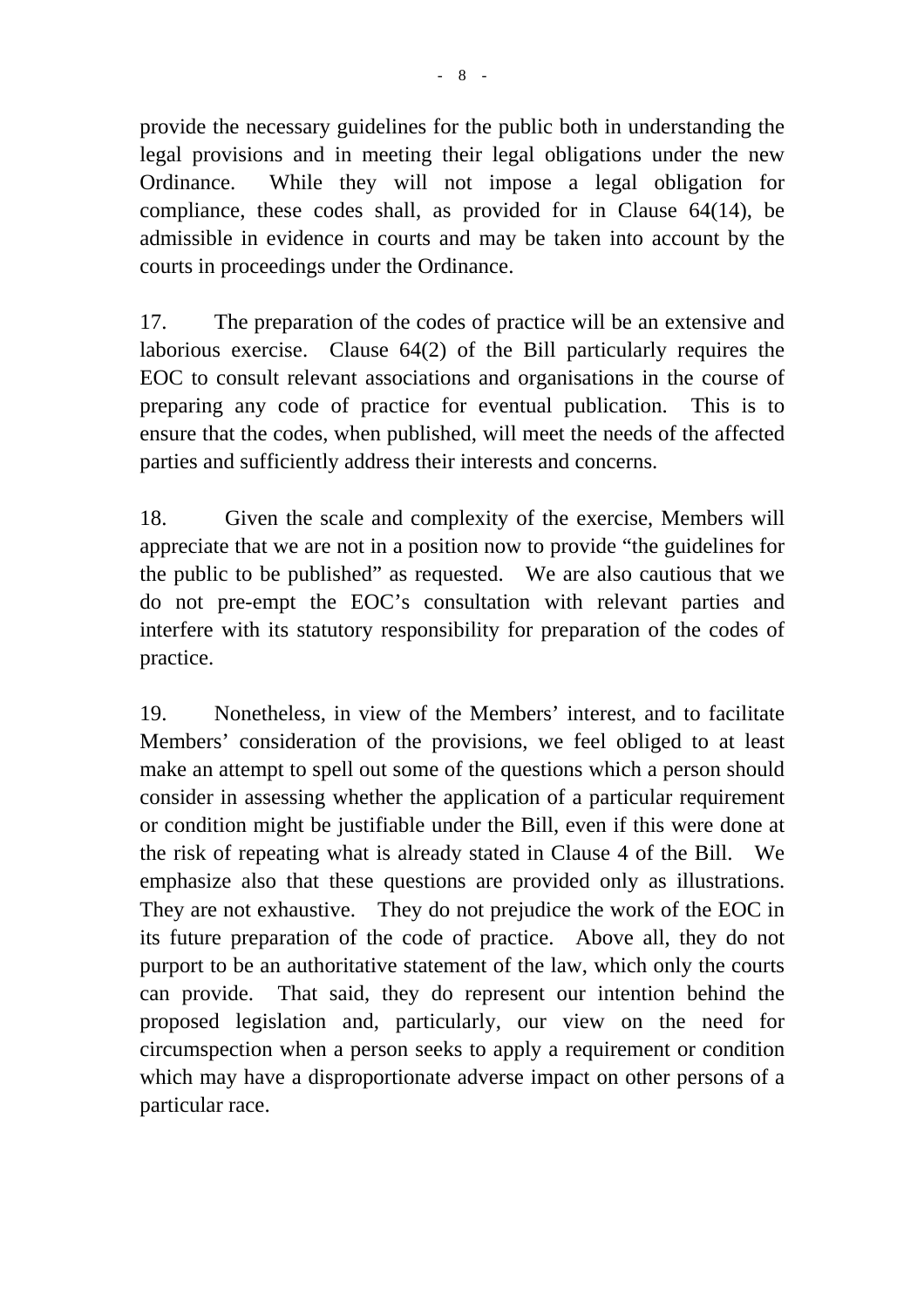20. With the understanding stated in paragraph 19, we suggest that some of the questions that may be asked would include –

- What is the requirement or condition that I am seeking to impose ?
- Why do I want to impose the requirement or condition ? What is the objective of the requirement or condition ?
- Is the objective a legitimate and reasonable one (for example, health and safety) ?
- Is the objective related to race ? Is it because I want to exclude certain persons of a particular race from the benefits or to treat them less favourably than others ?
- Is the requirement or condition an appropriate, necessary and reasonable means to achieve the objective ?
- When applied, how would a person be affected in comparison to another person in similar circumstances but of a different race ? Will the requirement or condition work to the disadvantage of persons because of their race ?
- Are there alternatives of achieving the same objective which can avoid causing undue detriment to other persons on account of their race ?
- What are the consequences and implications of not applying the requirement or condition ? Are the alternatives reasonably practicable ?

21. The questions suggested above are generic. They are bound to be so because the circumstances in different cases are bound to differ widely. As further illustration, more specific questions could be asked in the context of more defined situations and scenarios -